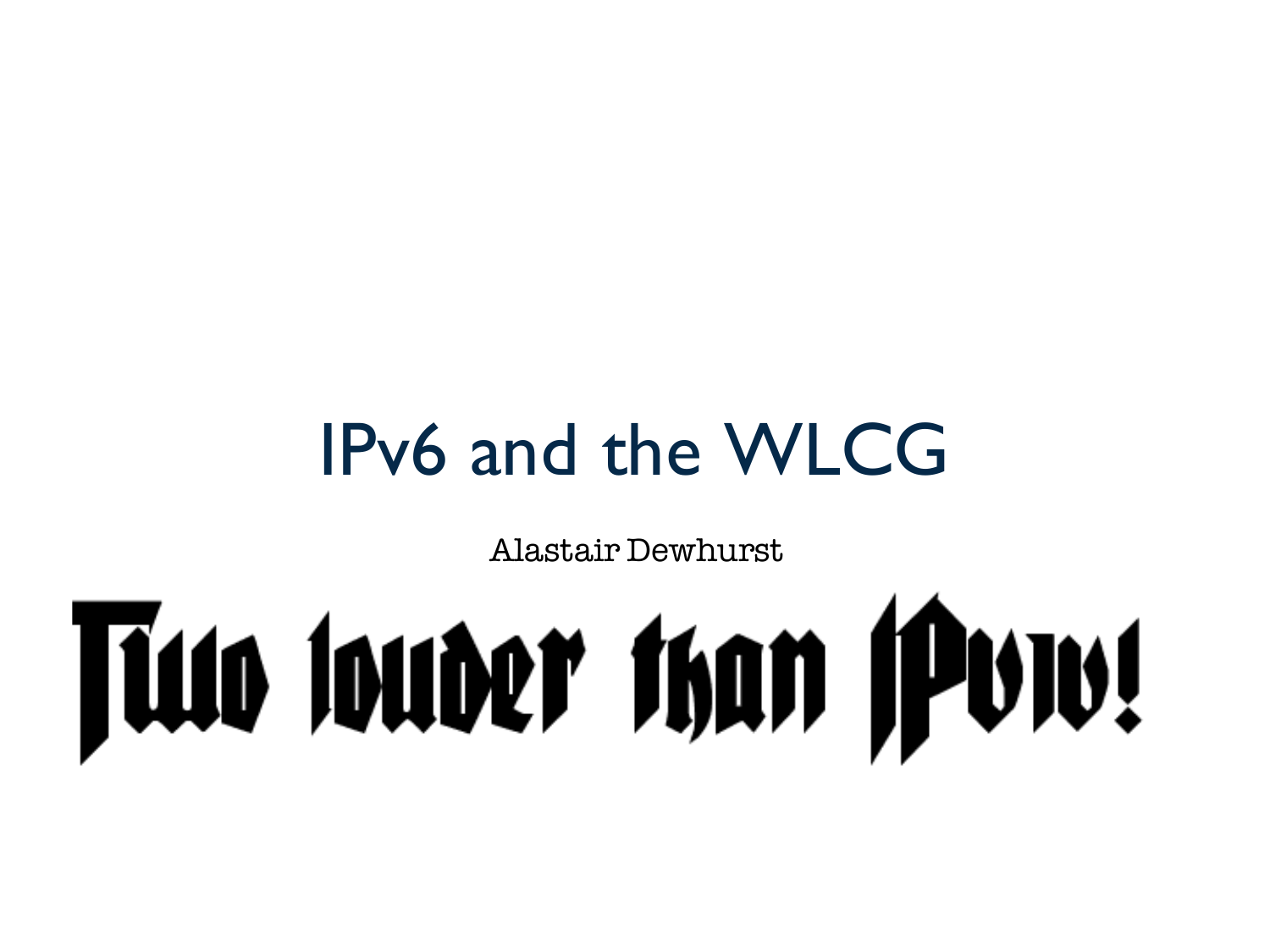## Motivation

- We want the LHC physics program to be limited by as few things as possible.
	- Cost limits the total CPU, Disk, Tape available.
- IPv6 should NOT be a limiting factor.
	- For sites with limited IPv4 addresses, native IPv6 could be cheaper/simpler.
	- Opportunistic resources (eg HPC) might only have IPv6 addresses.
- We need (most) sites to be IPv6 ready BEFORE the first genuine use case.
- Migrations take a long time:
	- Some sites may choose to re-engineer entire site networking.
- Success is measured by how little users notice they are now using IPv6!

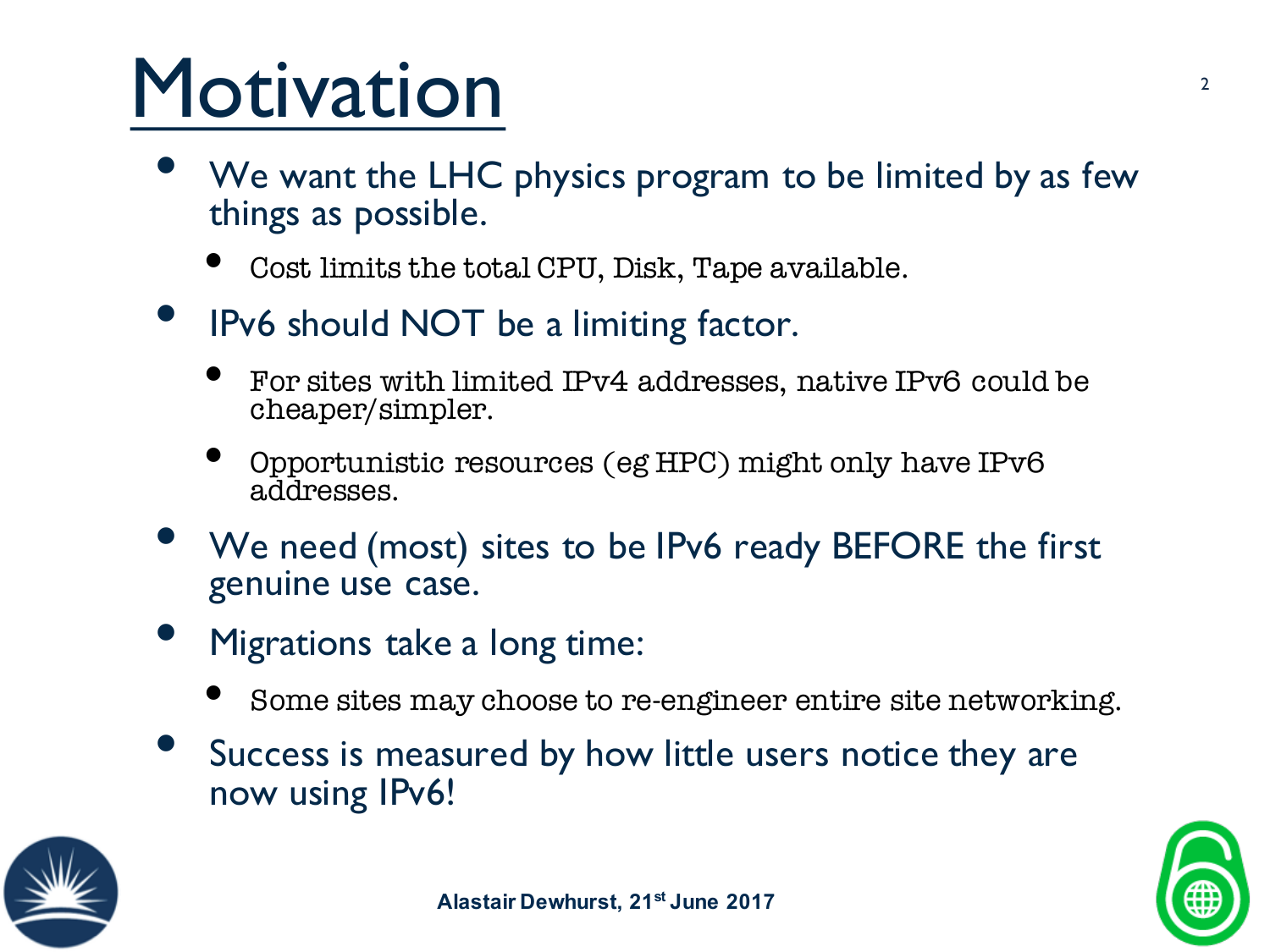

#### I am pleased to report record levels of apathy for my IPv6 talks!







**Alastair Dewhurst, 21st June 2017**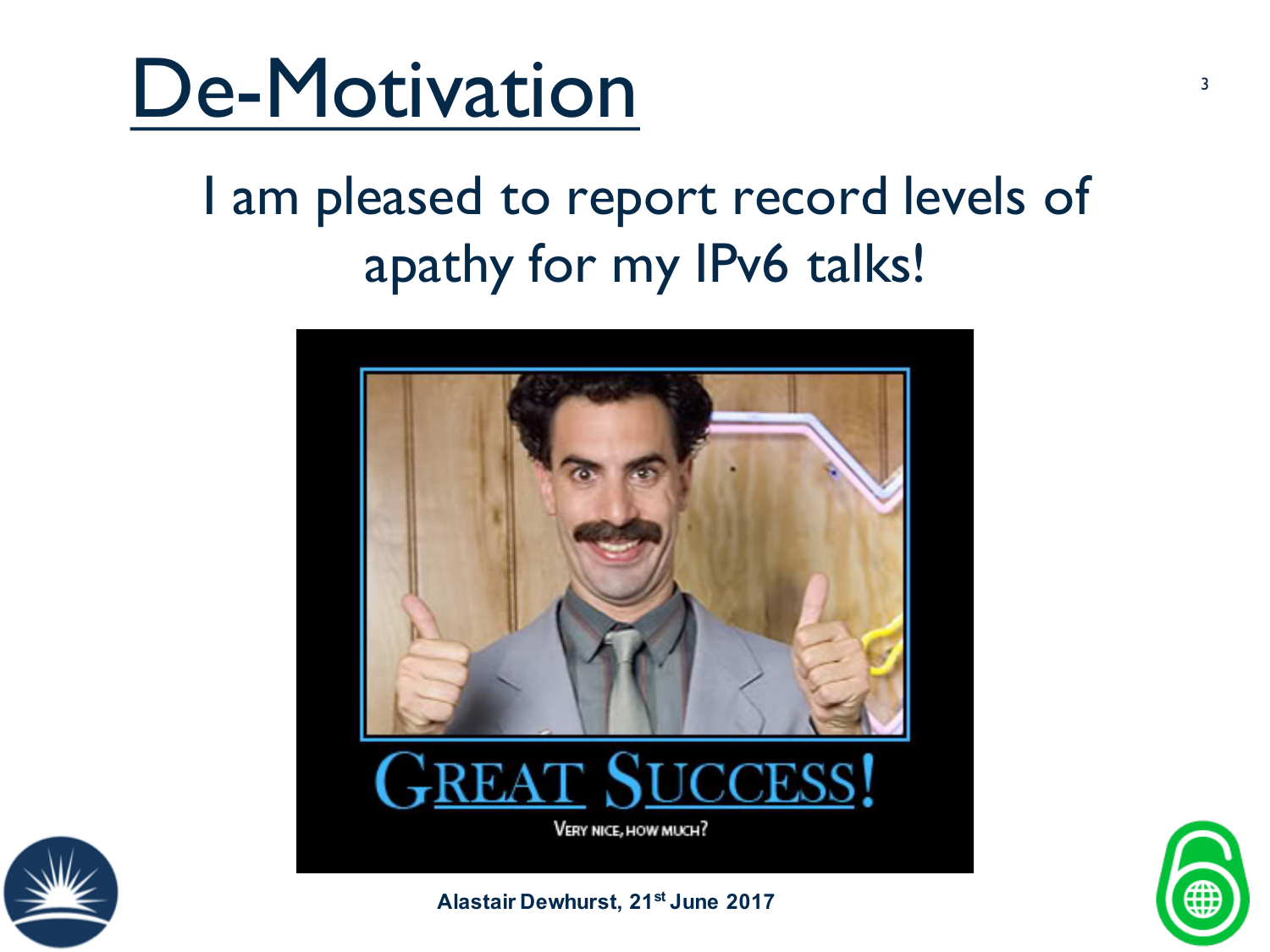#### Current Status

- IPv6 Traffic makes up about 2% of total WLCG throughput.
- 9% of WLCG services are dual stack (according to Bdii):
	- http://orsone.mi.infn.it/~prelz/ipv6\_bdii/
- ~20% of google searches are from IPv6 addresses.



https://monit-grafana.cern.ch/dashboard/db/wlcg-transfers-dashboard-detailed?orgId=1&from=now-14d&to=now&var-group\_by=vo&var-vo=All&varsrc\_country=All&var-dst\_country=All&var-src\_site=All&var-dst\_site=All&var-technology=All&var-bin=6h&var-rp=&var-filters=ipv6%7C%3D%7Ctrue



#### **Alastair Dewhurst, 21st June 2017**

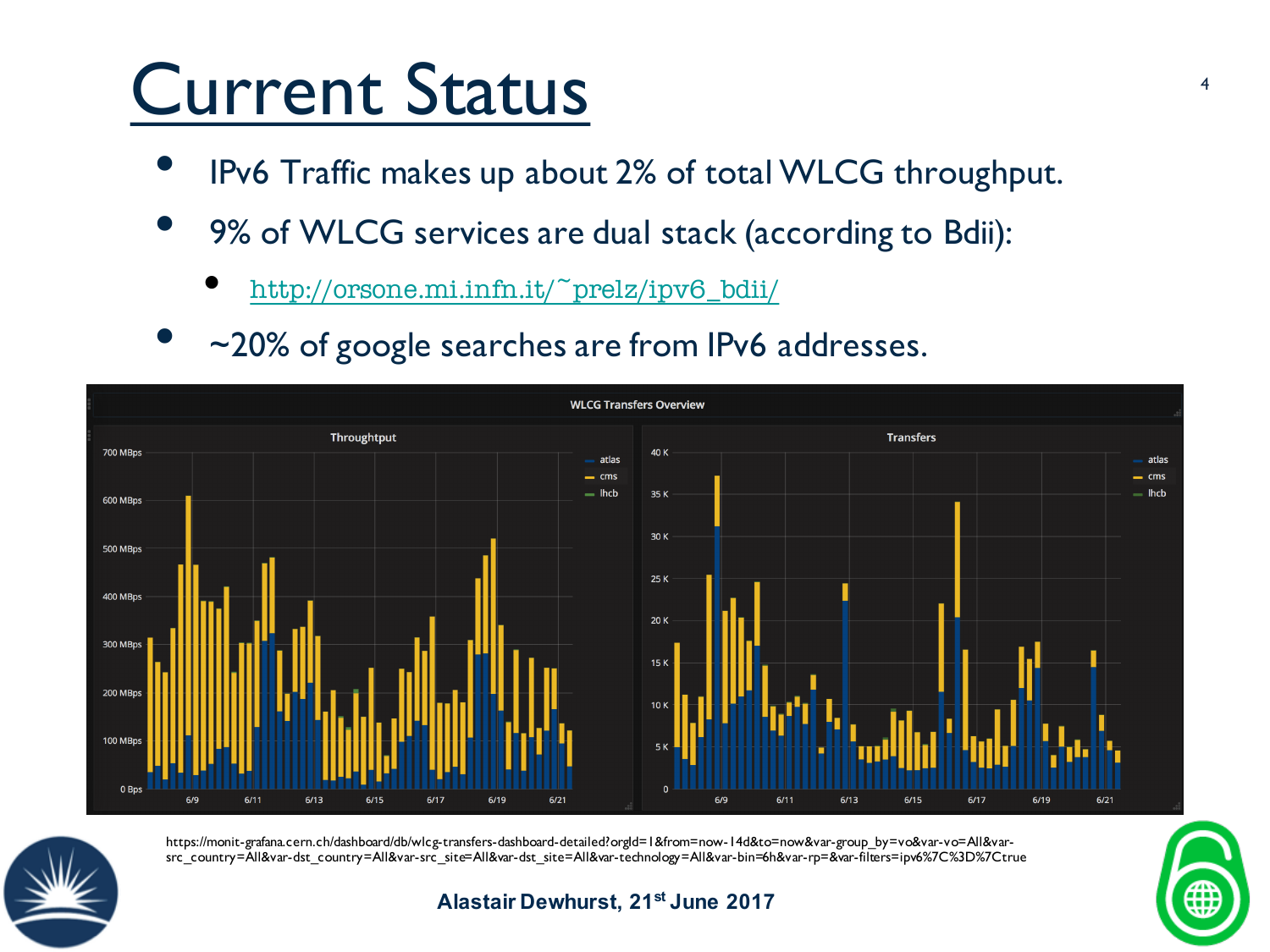#### **Network Monitoring**

- 'Old' Network monitoring pages were better!
- Plot from HEPiX (Almost exactly 2 months ago)
- **Infl. MONIT FTS Volume Transferred (per VO)**  $\mathscr{F}$   $\mathsf{X}$ MONIT FTS Volume Transferred  $\mathscr{F}$   $\mathsf{x}$ **MONIT FTS Efficiency**  $\mathscr{L}$  -  $\mathbb{X}$  $\rightarrow$  atlas 7.3TB  $\bullet$  cms  $\bullet$  lhcb 5.5TB **Jolum**  $3.6TB$ 46.1TB 0.998 **1.8TB Data Transferred Transfer Efficiency**  $0B$ 2017-04-16 00:00 2017-04-18 00:00 2017-04-20 00:00 Time  $\hat{\phantom{a}}$  $\hat{\phantom{a}}$  $\hat{\phantom{a}}$ MONIT FTS Transfer Efficiency (per VO)  $\mathscr{F}$   $\mathsf{x}$ MONIT FTS Top 10 Source Sites  $\mathscr{F}$   $\mathsf{x}$ MONIT FTS Top 10 Destination Sites  $\boldsymbol{r}$  x **O** GLOW OUKI-LT2-IC-HEP  $\bullet$  atlas  $\blacktriangleleft$  $\lambda$  $\overline{\phantom{a}}$ Purdue-Hadoop  $\bullet$  GRIF  $\bullet$  cms  $\bullet$  lhcb  $\bullet$  pic **UKI-LT2-QMUL**  $0.8$ SiGNET  $\bullet$  praguelcg2  $\frac{5}{2}$  0.6 **OUKI-LT2-QMUL**  $\bullet$  pic  $\bullet$  praguelcg2 ● IFIC-LCG2 Efficie ● Taiwan-LCG2  $\bullet$  Nebraska  $0.4$ LRZ-LMU  $\bullet$  ifae  $\bullet$  Nebraska CIT CMS T2  $0.2$ ● IFIC-LCG2 **OLRZ-LMU**  $\sqrt{2}$ 2017-04-15 12:00 2017-04-17 00:00 2017-04-18 12:00 2017-04-20 00:00 Time  $\hat{\phantom{a}}$  $\hat{\phantom{a}}$  $\hat{\phantom{a}}$
- 0.5% of Traffic went over IPv6

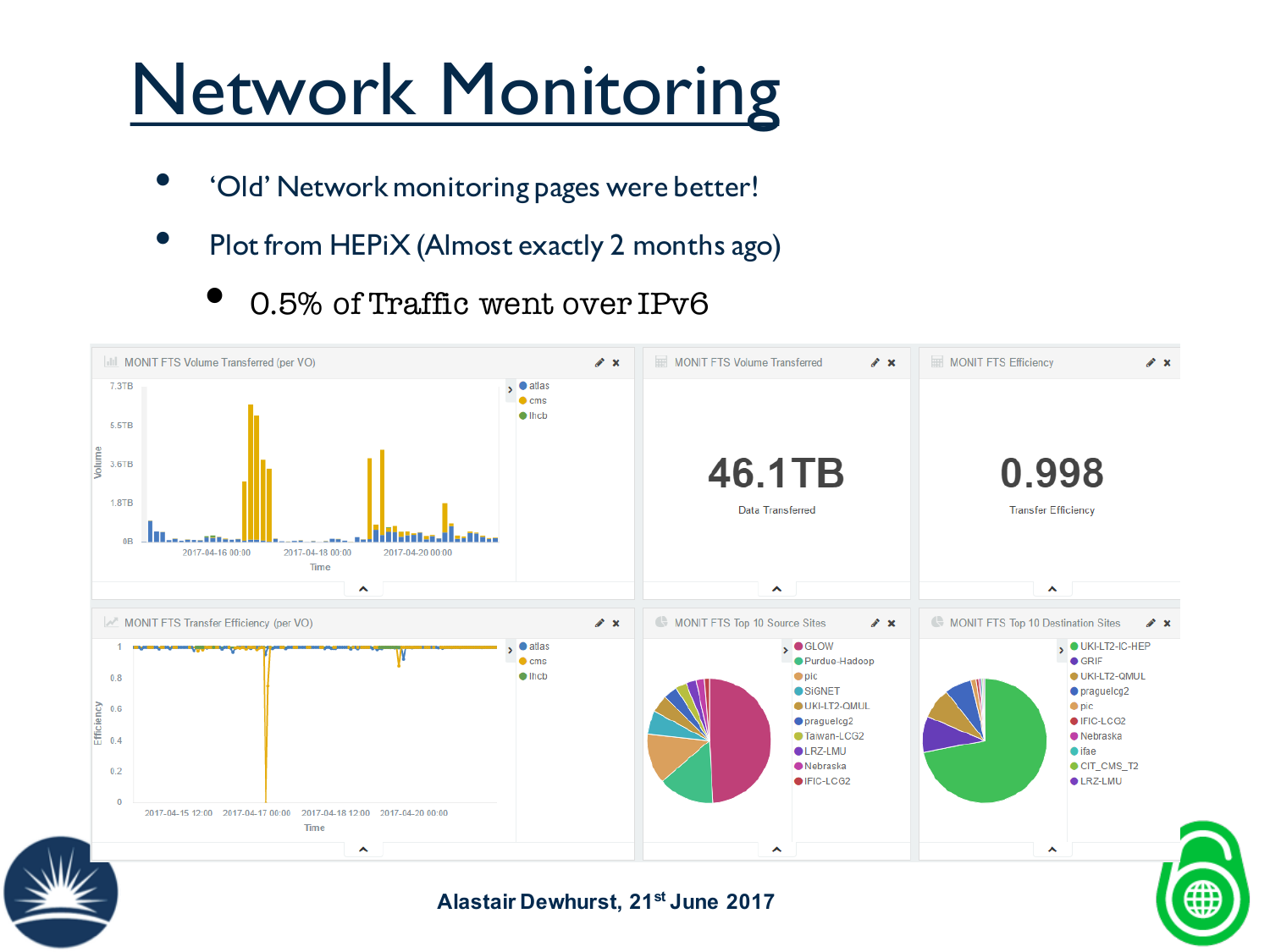#### Dual-stack mesh

If only there had been some kind of network monitoring discussion where I could have raised my concerns…



http://maddash.aglt2.org/maddash-webui/index.cgi?dashboard=Dual-Stack%20Mesh%20Config





**Alastair Dewhurst, 21st June 2017**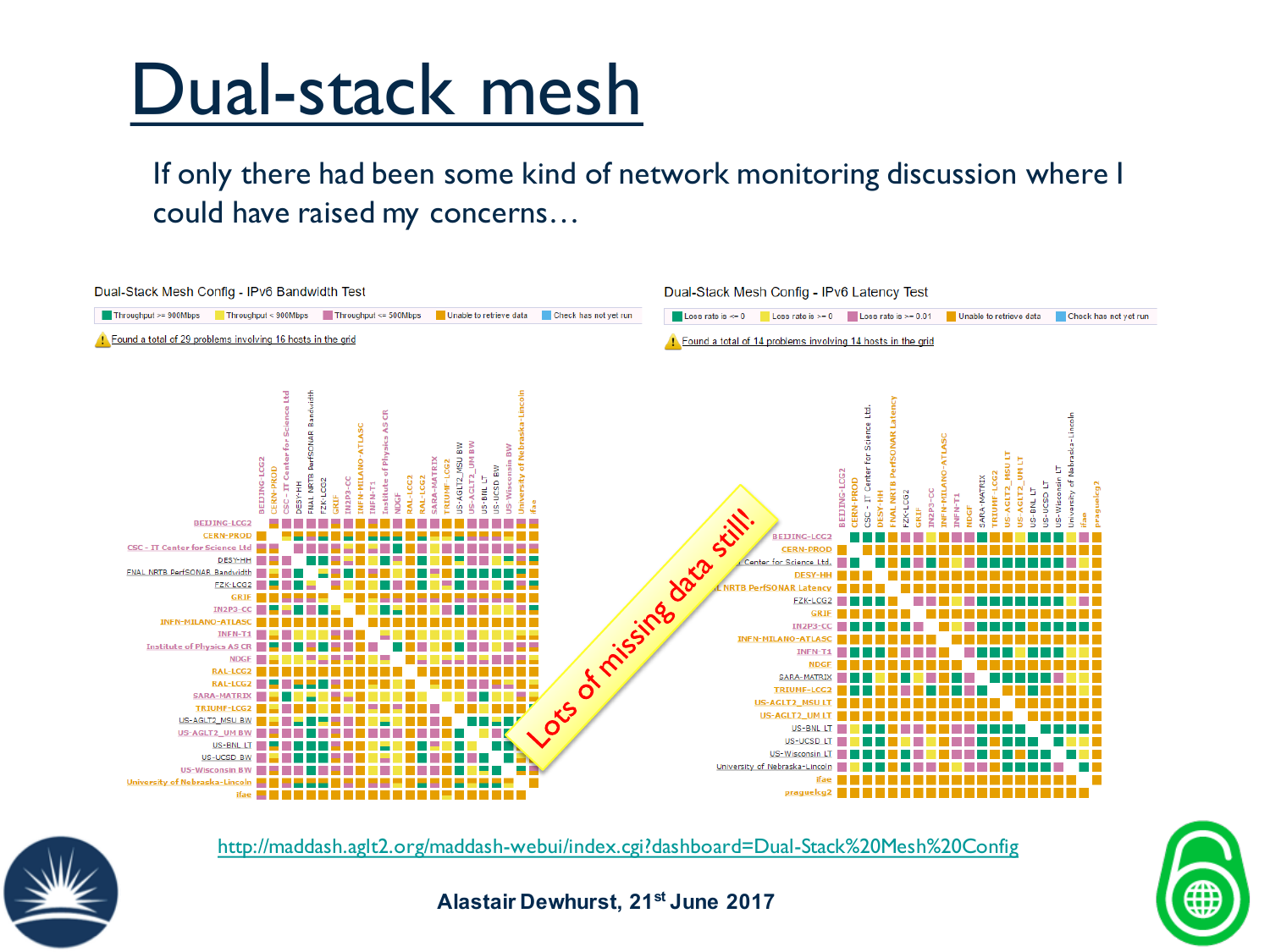#### WLCG deployment plan

- By April 1st 2017:
	- Sites can provide IPv6-only CPUs if necessary.
	- Tier-1's must provide dual-stack storage access.
		- 1GB/s performance and 90% availability.
	- CVMFS Stratum-1 service at CERN must be dual-stack.
	- A dedicated ETF infrastructure to test IPv6 services must be available.
	- The VOs must deploy all services interacting with WNs in dual-stack.
- All the above, to be achieved without disrupting normal WLCG operations.



7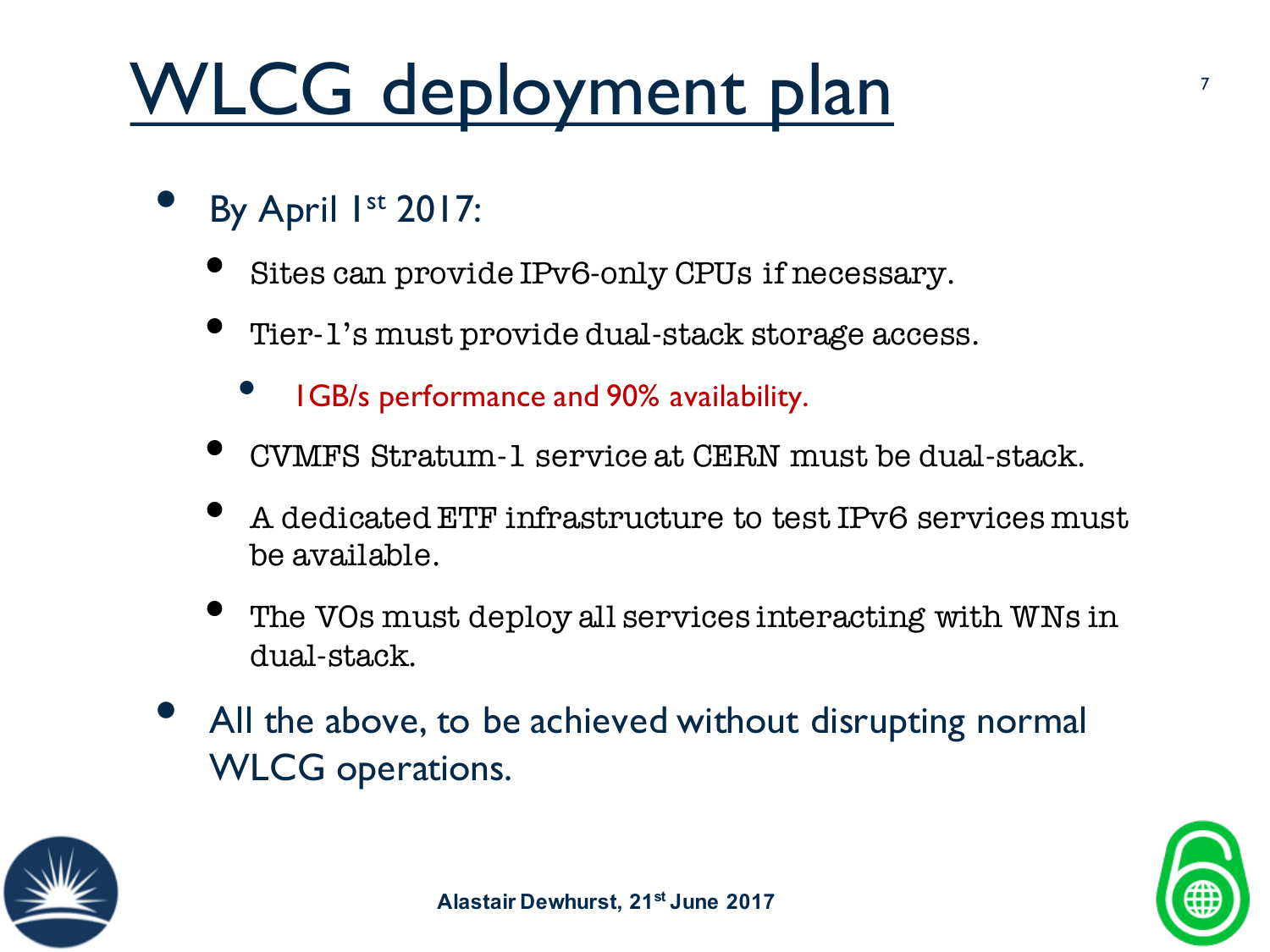### WLCG deployment plan (2)

- By April 1st 2018:
	- Tier-1's must provide dual-stack storage access in production.
	- Tier-1's must upgrade their Stratum-1 and FTS to dualstack.
	- The official ETF infrastructure must be migrated to dualstack.
	- GOCDB, OIM, GGUS, BDII should be dual-stack.
- By end of Run2:
	- A large number of sites will have migrated their storage to IPv6.
	- The recommendation to keep IPv4 as a backup will be dropped.

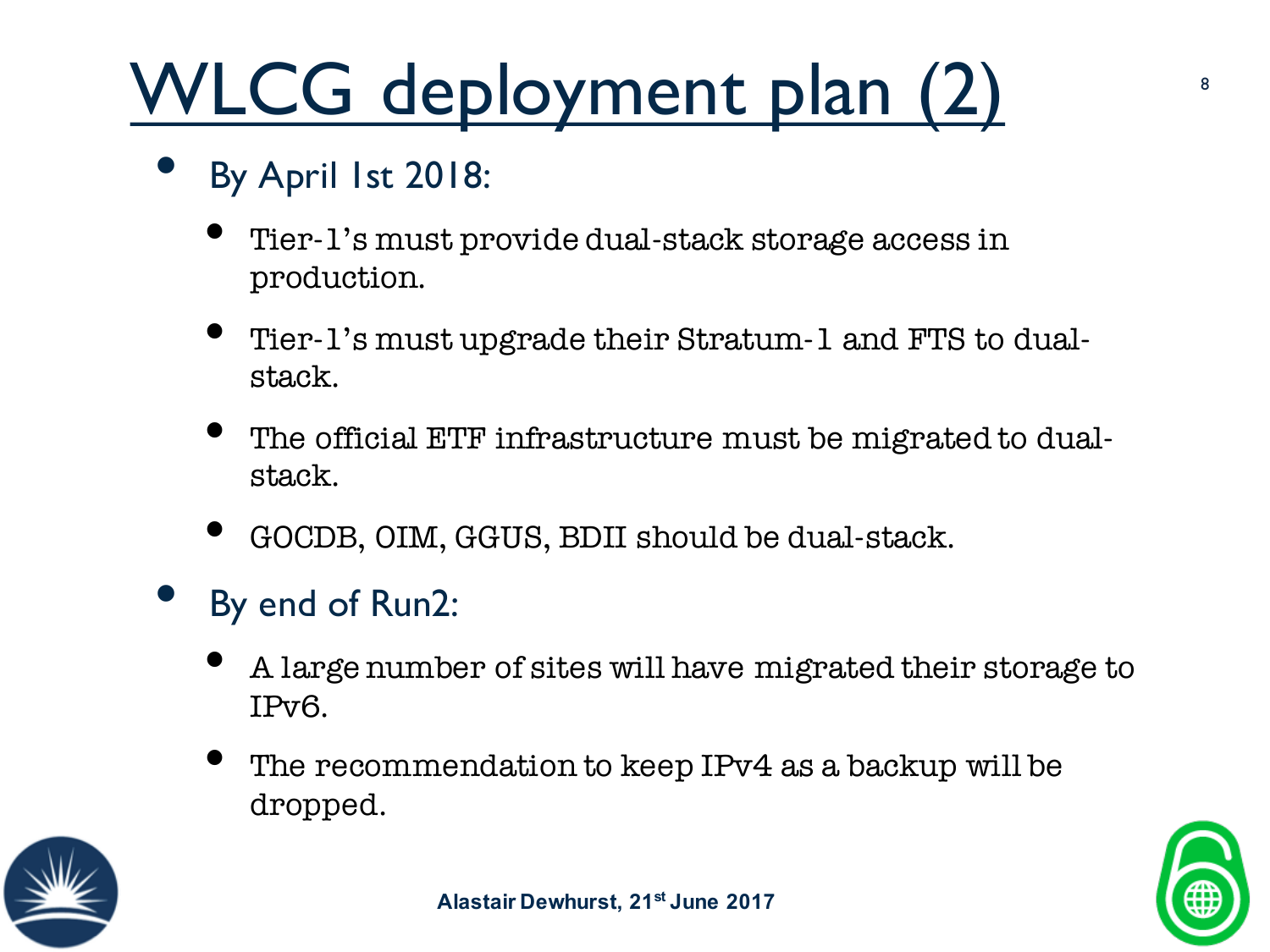#### Site Progress

- A significant amount of progress has been made by most Tier 1 sites.
	- Not all sites managed to meet deadlines, requests for more details of when they will be met have been sent out.
	- Please Update: http://hepix-ipv6.web.cern.ch/sitesconnectivity
- Not going to name and shame any sites today, but might be necessary at next WLCG workshop…
	- Is this because RAL may have missed the deadline?
		- You might think that, I couldn't possibly comment.
- Steady rate of Tier-2s contacting working group about migration!

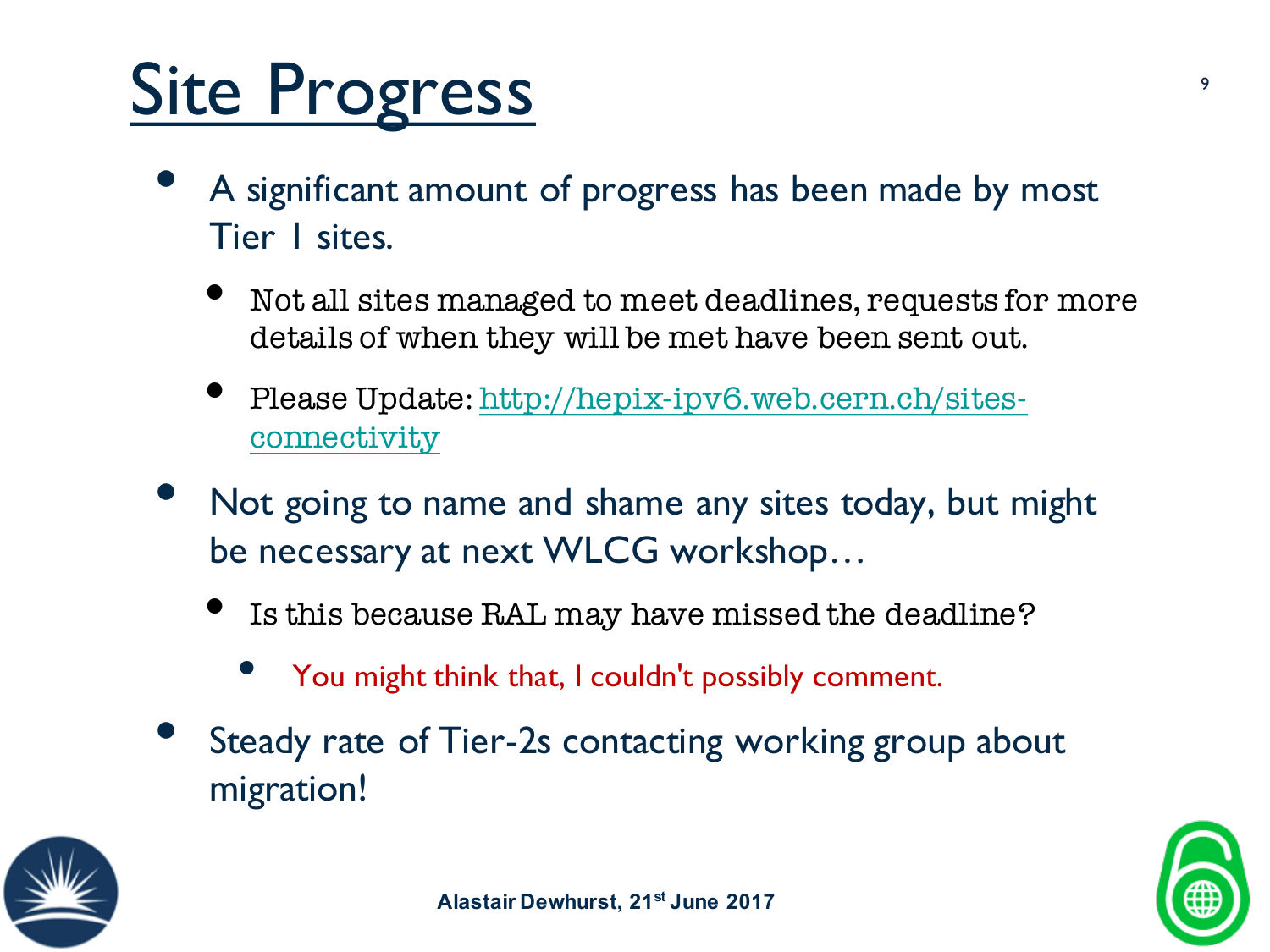

- Brunel have a (test) CE with IPv6 only WN behind it.
- Test jobs have succeeded from ATLAS, CMS and LHCb.
	- http://bigpanda.cern.ch/jobs/?computingsite=UKI-LT2- Brunel\_ipv6\_TEST&hours=12&display\_limit=100
- ALICE claim their software is ready.
	- They require all their data to be available over IPv6.



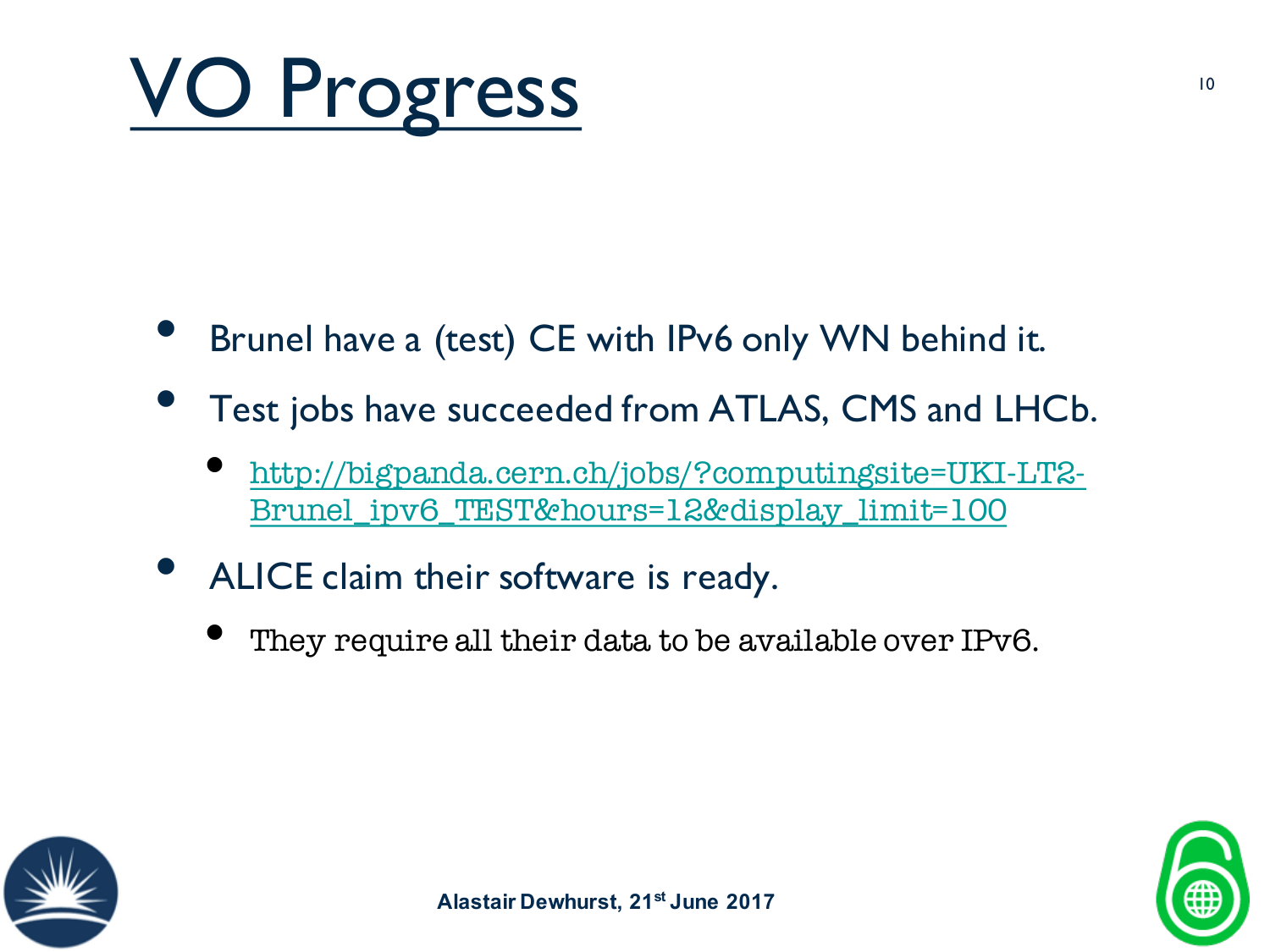# Conclusion

- IPv6 usage worldwide continues to grow rapidly.
- A lot of progress has been made by the WLCG but we are still behind.
	- Need to engage with ALL Tier-1s this year.
	- Encouraging Tier-2 to migrate.
- VO infrastructure is working but with limited testing so far.



11